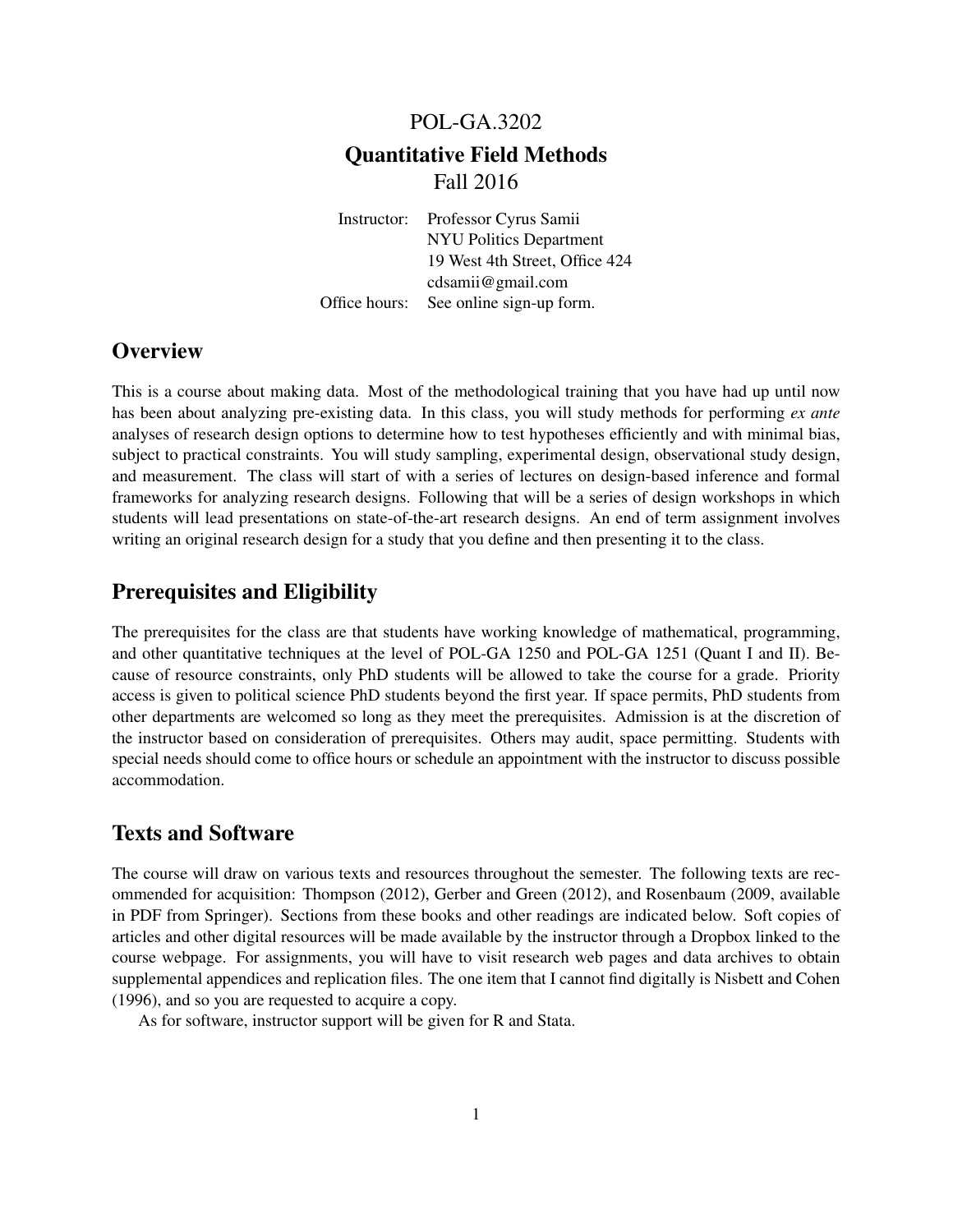## **Requirements**

## Leading In-Class Discussions on Published Papers

Students will be assigned to lead class discussions on published papers. Each discussion will present the paper in a manner that focuses on the hypotheses, research design, and the interrelation between the two. Presentations should use slides address the following:

- Present relevant theoretical framework(s) and state hypotheses in terms of theoretical model parameters, including a discussion of the "debate" to which the study is contributing;
- Explain the research design, including sample selection criteria, treatment operationalization, and method of assignment;
- Explain how key parameters, treatments, and outcomes are operationalized, how they are measured, and any complications that have to be overcome in obtaining the data;
- Show the data analysis specification, how to interpret the quantities to be estimated from data in terms of parameters in the theoretical hypotheses, any complications or ambiguities, and then explain testing procedures;
- Present a power analysis using either replication data from the study or a simulation based on values reported in the paper.

The presentation will typically require going beyond what is presented in the published paper and examining appendices and other supplementary information. Each presentation should include about 40 minutes worth of material, allowing for about 10-20 minutes of interruptions, questions, and discussion.

The number of presentations each student does depends on the number of people in the class and will account for 40% of your grade. Students can work in small groups to complete the assignments, although this must be approved by the instructor in advance.

#### Research Design Proposal

Each student will come up with a research design proposal for a field experiment or observational study. The design proposal will include a full discussion and justifications for the treatment assignment method or identification strategy, power analysis, sampling or data gathering plan, and measurement techniques. I will provide guidance on the structure of the proposal. It should be the caliber of a proposal that you would submit to a major scientific grant competition, such as the NSF. The last few weeks of class will be reserved for students to present their research designs.

The design may be based on either an original research topic (e.g., it may be for a dissertation prospectus) or "enhanced" replication of a study. By enhanced replication I mean that the design allows for rigorous testing of refined or additional hypotheses that go beyond the main hypothesis that was tested in the original research. For example, the enhanced replication may use blocking or a factorial design in order to unpack the meaning of an interaction effect or a presumed mediation effect that was identified in the original study. A draft version of the proposal will be presented during a class session toward the end of the semester, and then the final proposal will be due one week after the last class.

The elements of the proposal assignment, including presentation of a preliminary proposal, presentation of a final proposal, and submission of a final proposal in proper format, will account for 50% of your grade. Students can work in small groups to complete the assignments, although this must be approved by the instructor in advance.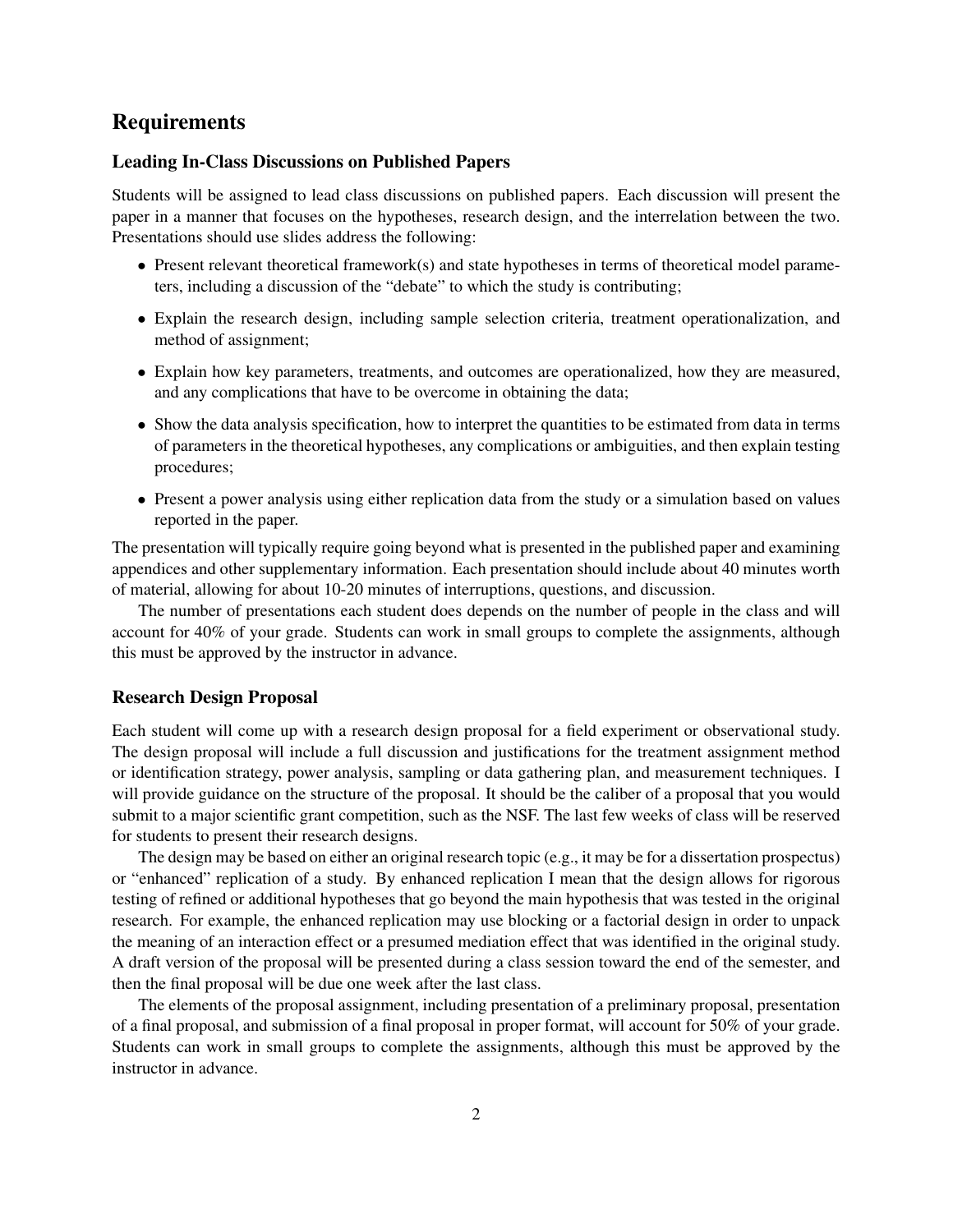## Attendance and participation

Attendance and participation in class discussions is required and counts toward 10% of your grade.

# **Sessions**

## 1 Fundamentals I: design-based inference, sampling, and power

| Date: 9/7   |                                                                                                          |  |  |  |
|-------------|----------------------------------------------------------------------------------------------------------|--|--|--|
|             | <i>Readings</i> : Thompson (2012, Ch. 1-4); Gerber and Green (2012, Ch. 1-3); Bloom (1995); Duflo et al. |  |  |  |
|             | $(2008)$ ; McConnell and Vera-Hernandez $(2015)$ .                                                       |  |  |  |
| Presenters: | Instructor.                                                                                              |  |  |  |

## 2 Fundamentals II: design effects, clustering, and covariates

| <i>Date</i> : 9/14 |                                                                                                          |
|--------------------|----------------------------------------------------------------------------------------------------------|
|                    | <i>Readings</i> : Thompson (2012, Ch. 11-13); Gerber and Green (2012, Ch. 4); Bruhn and McKenzie (2009); |
|                    | Athey and Imbens (2016).                                                                                 |
| <i>Presenters:</i> | Instructor.                                                                                              |

#### 3 Fundamentals III: observational study design

| <i>Date</i> : 9/14              |                                                                 |
|---------------------------------|-----------------------------------------------------------------|
|                                 | <i>Readings:</i> Rosenbaum (2009, Ch. 1, 3, 5, 7-8, 14-15, 19). |
| <i>Presenters</i> : Instructor. |                                                                 |

*NB: No class 9/28*

## 4 Complex outcomes and credible inference

*Date*: 10/5 *Readings*: Casey et al. (2012, data available); Fearon et al. (2015, data available). *Presenters*: TBD.

## 5 Mechanisms

*Date*: 10/12 *Readings*: Ashraf et al. (2010, data available); Gerber et al. (2010, data available); Olken (2007, data available); *for reference*: Gerber and Green (2012, Ch. 5-6, 9-10). *Presenters*: TBD.

#### 6 Spillover and networks I

*Date*: 10/19 *Readings*: Miguel and Kremer (2004, data available); Paluck et al. (2016, use simulation); *for reference*: Gerber and Green (2012, Ch. 8). *Presenters*: TBD.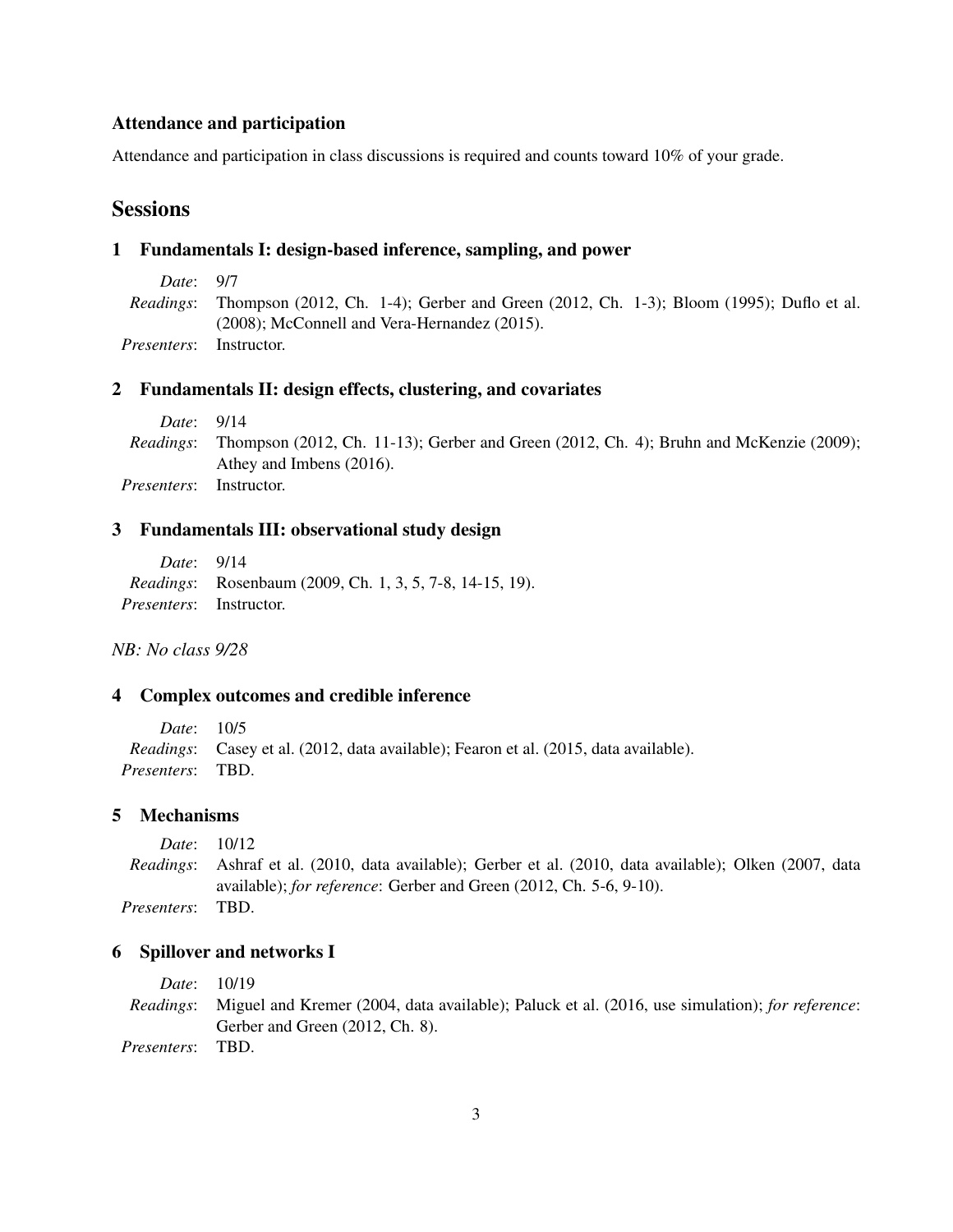## 7 Spillover and networks II

*Date*: 10/26 *Readings*: Banerjee et al. (2013, data available); Nickerson (2008, use simulation). *Presenters*: TBD.

## 8 Research design proposal presentations

| <i>Date</i> : 11/2 |                                                         |
|--------------------|---------------------------------------------------------|
|                    | <i>Readings</i> : None (prepare proposal presentation). |
|                    | <i>Presenters</i> : All students.                       |

#### 9 Accessing hard-to-reach populations

*Date*: 11/9 *Readings*: Salganik et al. (2011, including appendix); Khabbazian et al. (2016); McKenzie and Mistiaen (2009); Paz-Bailey et al. (2011). *Presenters*: TBD. NB: presentations will follow a different format for these.

## 10 Dynamic experiments

*Date*: 11/16 *Readings*: Gerber et al. (2011, data available); Hahn et al. (2011, replicate simulations). *Presenters*: TBD.

*NB: No class 11/23*

## 11 Multi-mode research

*Date*: 11/30 *Readings*: Nisbett and Cohen (1996); Grimmer et al. (2012). *Presenters*: TBD.

#### 12 Research design presentations

*Date*: 12/7 *Presenters*: TBD.

## 13 Research design presentations

*Date*: 12/14 *Presenters*: TBD.

## References

Ashraf, N., J. Berry, and J. M. Shapiro (2010). Can higher prices stimulate product use? evidence from a field experiment in Zambia. *American Economic Review 100*, 2383–2413.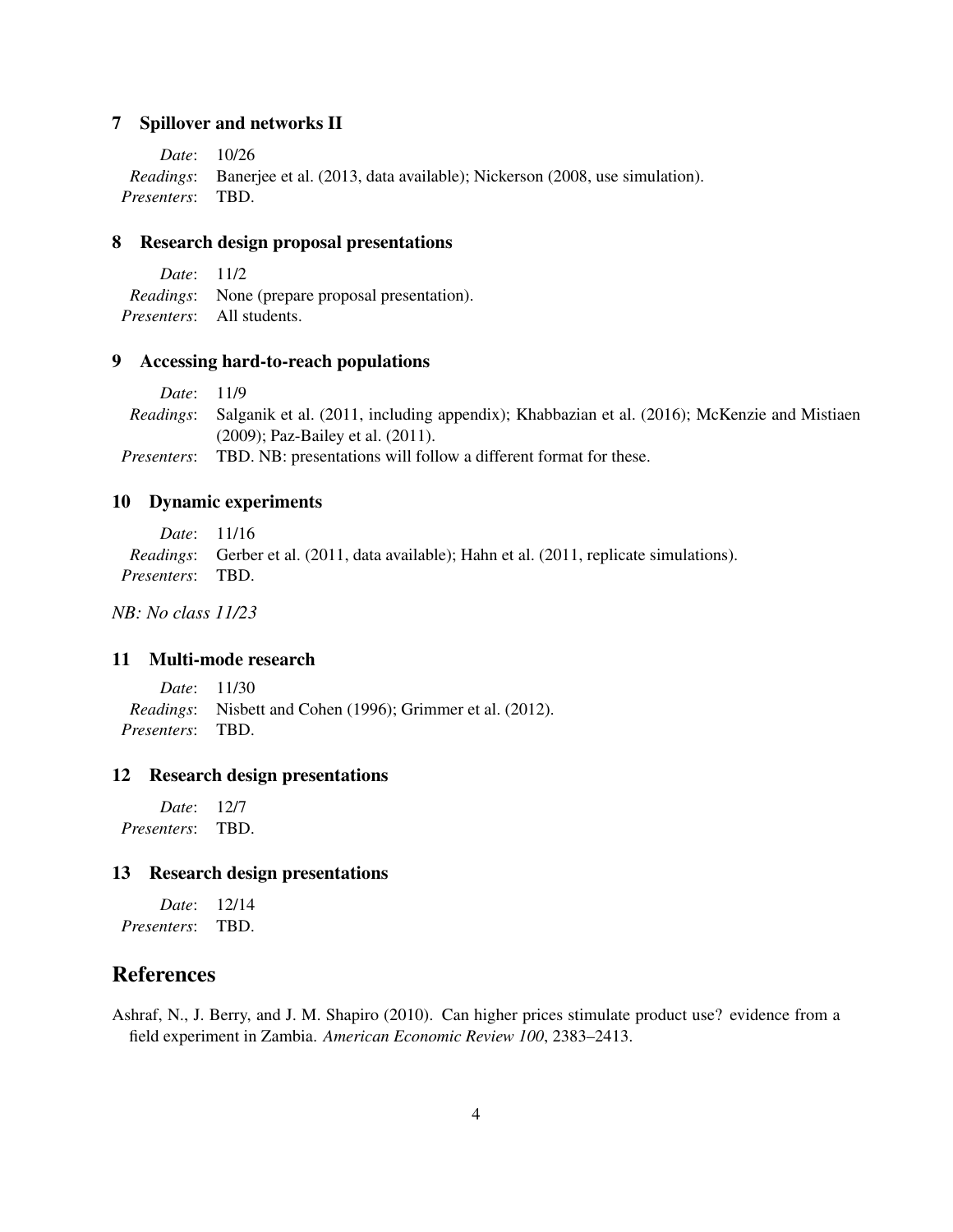- Athey, S. and G. W. Imbens (2016). The econometrics of randomized experiments. Tyepscript, Stanford University. Available at https://www.povertyactionlab.org/handbook-field-experiments.
- Banerjee, A. V., A. G. Chandrasekhar, E. Duflo, and M. O. Jackson (2013). The diffusion of microfinance. *Science 341*(1236498), 363–373.
- Bloom, H. S. (1995). Minimum detectable effects: A simple way to report the statistical power of experimental designs. *Evaluation Review 19*(5), 547–556.
- Bruhn, M. and D. McKenzie (2009). In pursuit of balance: Randomization in practice in development field experiments. *American Economic Journal: Applied Economics 1*(4), 200–232.
- Casey, K., R. Glennerster, and E. Miguel (2012). Reshaping institutions: Evidence on aid implacts using a pre-analysis plan. *Quarterly Journal of Economics 127*(4), 1755–1812.
- Duflo, E., R. Glennerster, and M. Kremer (2008). Using randomization in development economics research: A toolkit. *Handbook of Development Economics 4*, 3895–3962.
- Fearon, J. D., M. Humphreys, and J. M. Weinstein (2015). How does development assistance affect collective action capacity? results from a field experiment in post-conflict liberia. *American Political Science Review 109*(3), 450–469.
- Gerber, A. S., J. G. Gimpel, D. P. Green, and D. R. Shaw (2011). How large and long-lasting are the persuasive effects of television campaign ads? Results from a randomized field experiment. *American Political Science Review 105*(1), 135–150.
- Gerber, A. S. and D. P. Green (2012). *Field Experiments: Design and Analysis*. New York, NY: Norton.
- Gerber, A. S., G. A. Huber, and E. Washington (2010). Party affiliation, partisanship, and political beliefs: A field experiment. *American Political Science Review 104*(4), 720–744.
- Grimmer, J., S. Messing, and S. J. Westwood (2012). How words and money cultivate a personal vote: The effect of legislator credit claiming on constituent credit allocation. *American Political Science Review 106*(4), 703–719.
- Hahn, J., K. Hirano, and D. Karlan (2011). Adaptive experimental design using the propensity score. *Journal of Business and Economic Statistics 29*(1), 96–108.
- Khabbazian, M., B. Hanlon, Z. Russek, and K. Rohe (2016). Novel sampling designs for respondent-driven sampling. arXiv:1606.00387v2 [stata.ME].
- McConnell, B. and M. Vera-Hernandez (2015). Going beyond simple sample size calculations: A practitioner's guide. IFS Working Paper W15/17.
- McKenzie, D. J. and J. Mistiaen (2009). Surveying migrant households: a comparison of census-based, snowball and intercept point surveys. *Journal of the Royal Statistical Society, Series A 172*(2), 339–360.
- Miguel, E. and M. Kremer (2004). Worms: Identifying impacts on education and health in the presence of treatment externalities. *Econometrica 72*(1), 159–217.
- Nickerson, D. W. (2008). Is voting contagious? evidence from two field experiments. *American Political Science Review 102*(1), 49–57.